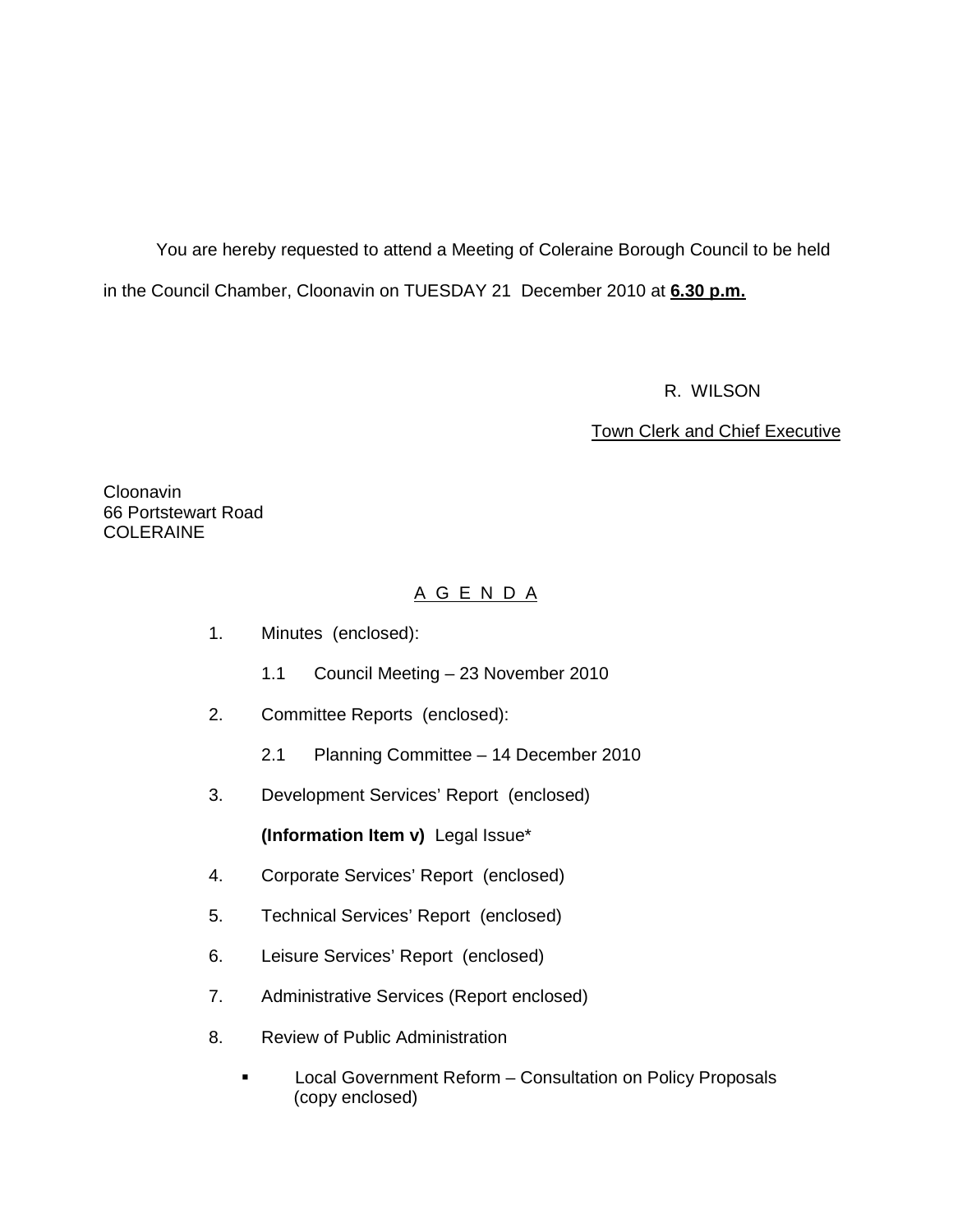- 9. Consultation Documents (List enclosed)
- 10. Correspondence, including inter alia:
	- i Reports available in Members' Library (List enclosed)
- 11. Documents for Sealing

# **Enclosed for Information:**

- (1) NILGA Weekly Update, Issue 31 13 December 2010
- **\* Recommended for consideration "In Committee".**

To: Each Member of Council. 17 December 2010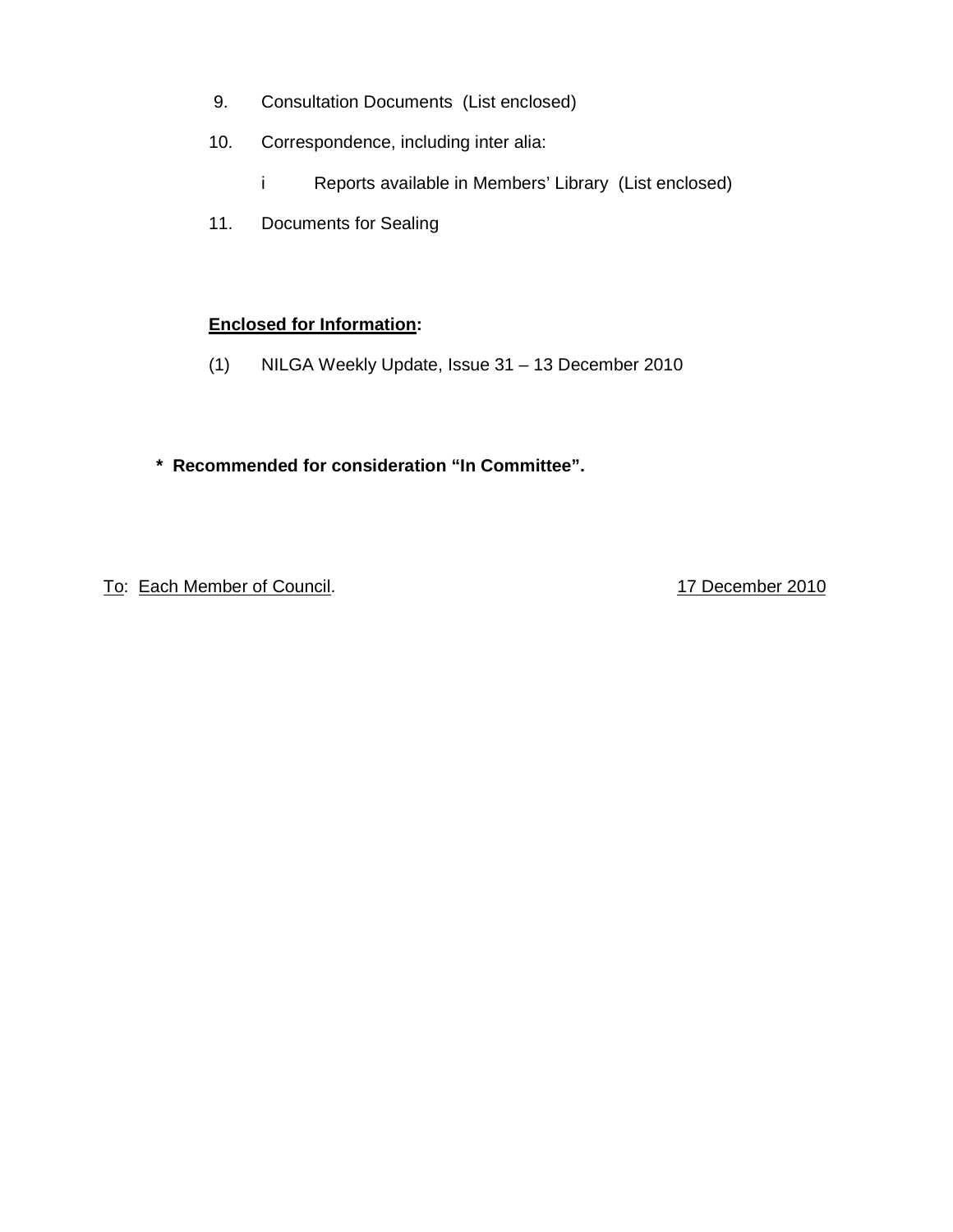#### **COUNCIL MEETING**

# **23rd November, 2010.**

|                                   |                                                                                                                                                                                                                                                | 23 NOVEMDER, 2010                                                                                                      |
|-----------------------------------|------------------------------------------------------------------------------------------------------------------------------------------------------------------------------------------------------------------------------------------------|------------------------------------------------------------------------------------------------------------------------|
| <b>Present:</b>                   | The Mayor, Councillor N. F. Hillis, in the Chair                                                                                                                                                                                               |                                                                                                                        |
|                                   | The Deputy Mayor, Councillor A. S. Cole                                                                                                                                                                                                        |                                                                                                                        |
|                                   | <b>Aldermen</b>                                                                                                                                                                                                                                |                                                                                                                        |
|                                   | E. T. Black (Mrs.)<br>W. T. Creelman<br>M. T. Hickey (Mrs.)                                                                                                                                                                                    | D. McClarty<br>(Items $2.2 - 7.0$ )<br>W. J. McClure                                                                   |
|                                   | <b>Councillors</b>                                                                                                                                                                                                                             |                                                                                                                        |
|                                   | C. S. Alexander (Ms.)<br>J. M. Bradley<br>(Items $2.2 - 7.0$ )<br>O. M. Church (Mrs.)<br>T. J. Deans<br>E. P. Fielding (Mrs.)<br><b>B.</b> Fitzpatrick<br>(Items $2.2 - 7.0$ )                                                                 | S. Gilkinson<br>D. Harding<br>W. A. King<br>R. A. Loftus (Mrs.)<br>G. L. McLaughlin<br>R. A. McPherson<br>A. McQuillan |
| Officers in<br><b>Attendance:</b> | Town Clerk and Chief Executive, Director of Environmental<br>Health, Director of Corporate Services, Director of Technical<br>Services, Interim Director of Leisure Services, Head of<br>Development Services, Head of Performance, Policy and |                                                                                                                        |

#### **Apology:** Councillor Barbour

#### **1.0 MINUTES**

The Minutes of the Council Meeting of 26<sup>th</sup> October, 2010 and the Special Meeting of  $8<sup>th</sup>$ November, 2010 were confirmed and signed.

Governance and Administrative Assistant

## **2.0 COMMITTEE REPORTS**

#### **2.1 Leisure and Environment Committee**

The Vice-Chairman, Councillor Ms. Alexander, moved the adoption of the Leisure and Environment Committee Report; this was duly seconded by Alderman Mrs. Hickey and agreed.

# **2.2 Planning Committee**

The Mayor called on Councillor Mrs. Loftus who read a statement withdrawing comments made at the meeting of Planning Committee on  $9<sup>th</sup>$  November, 2010 and apologising for any offence which might have been caused.

The Chairman, Alderman McClure, moved the adoption of the Planning Committee Report; this was duly seconded by Alderman Mrs. Hickey.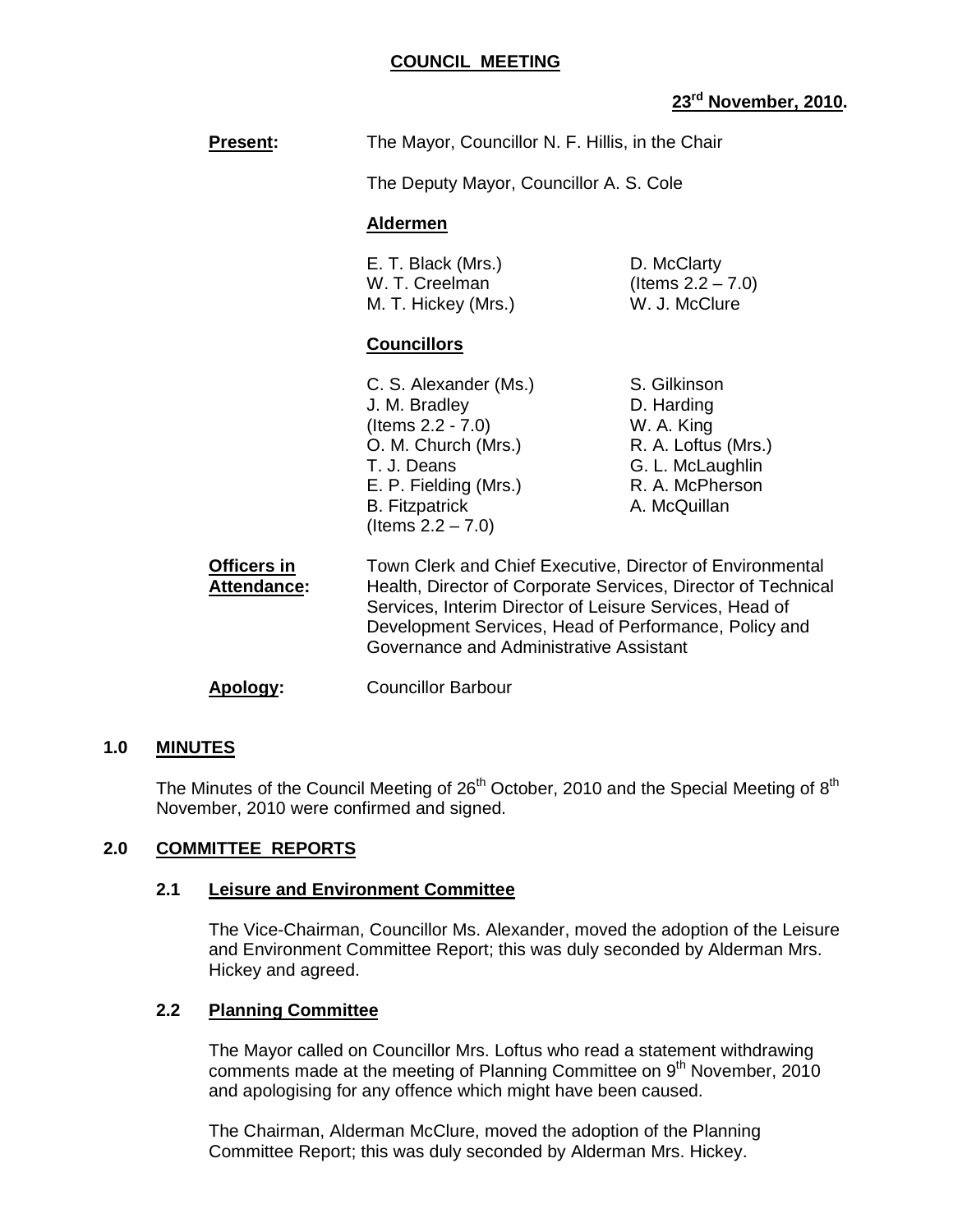Matters arising:

2.2.1 Application No. 5 - C/2009/0433/F - Proposed housing development of 11 residential units, comprising of 9 no. detached dwellings and 2 no. semi-detached dwellings to the south and east of Glenkeen Hollows and Glenkeen Meadows, Aghadowey for Mr. P. McIntyre

 During a period of discussion, concern was expressed by some Members that omission of comments made in relation to this item rendered the minutes inaccurate.

 It was proposed, as an amendment, by Councillor McQuillan and seconded by Councillor Cole:

That the following be included in the minutes:

 'Councillor Mrs. Loftus made an allegation about objectors and backhanders. On being asked to clarify who she was referring to, she said it was not a member of Council but refused to clarify who the allegation was aimed at'.

 On being put to the Meeting, the amendment was lost with eight votes in favour and eleven against and the substantive proposal was carried.

The Committee Report was, therefore, agreed.

#### **2.3 Policy and Development Committee**

 The Chairman, Councillor McPherson, moved the adoption of the Policy and Development Committee Report; this was duly seconded by Councillor Fitzpatrick.

Matters arising:

#### **2.3.1 Appointment of Director of Leisure and Development**

 The Town Clerk and Chief Executive reported that the Local Government Staff Commission had acceded to Council's request for three Members to be appointed to the selection panel for this post in order to achieve both a gender and religious balance.

#### **Agreed:**

On the proposal of Councillor McPherson and seconded by Councillor McLaughlin, that the Mayor, Deputy Mayor and Alderman Mrs. Hickey be nominated.

The Committee Report was agreed, subject to the amendment.

# **3.0 LETTER DATED 12TH NOVEMBER, 2010 FROM ARDS BOROUGH COUNCIL**

 Read letter from Ards Borough Council (previously supplied) seeking Council's support for its resolution to write to the Minister for Social Development in relation to increasing his Department's contribution to the Citizens' Advice Bureau, given current workload challenges.

#### **Recommended:**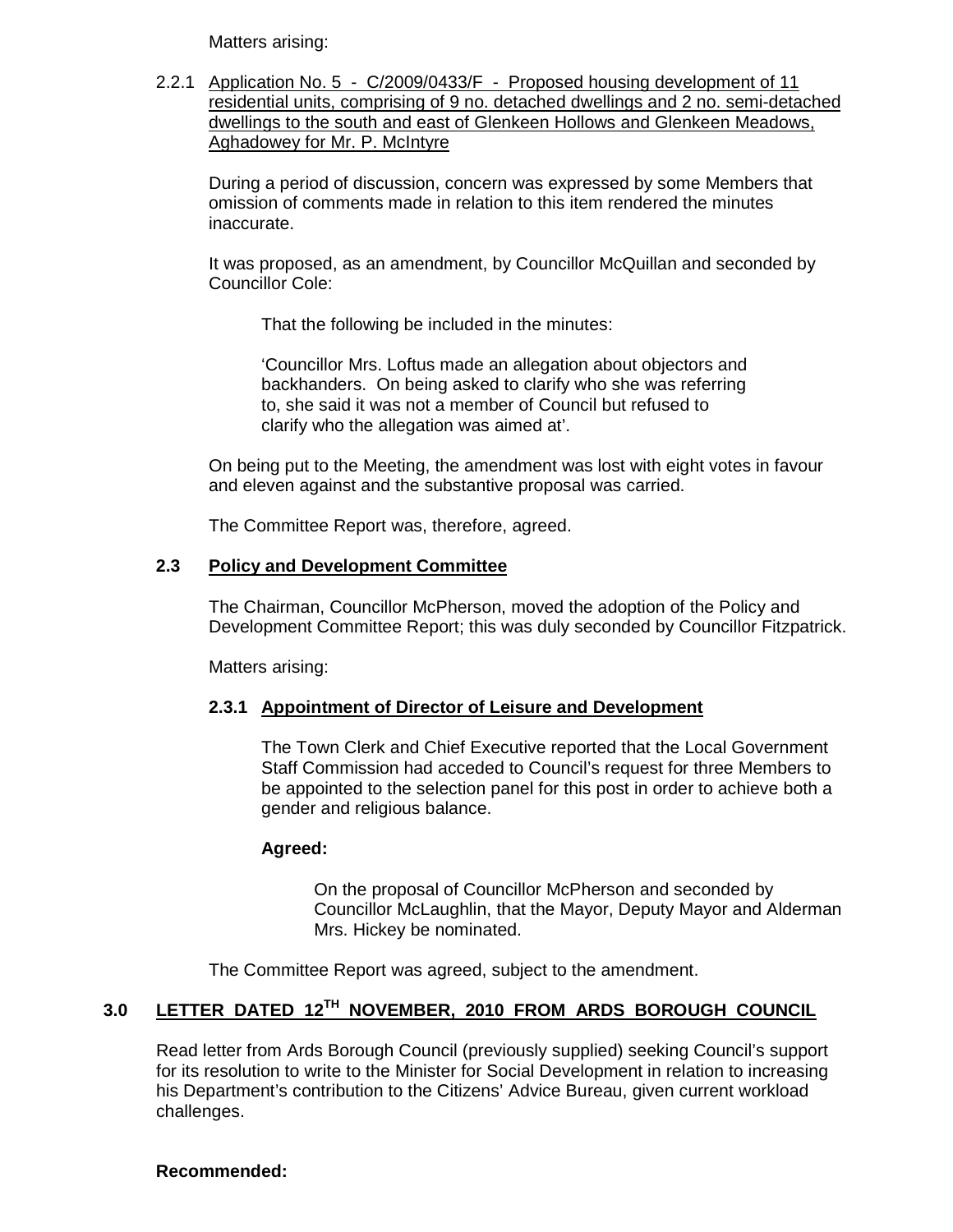On the proposal of Councillor Bradley and seconded by Alderman Mrs. Hickey, that Council supports Ards Borough Council with the proviso that the request for increased contribution be applied to all organisations which provide that level of support to the public.

# **4.0 DOCUMENTS TABLED**

 Members noted the list of documents which had been made available in the Members' Library (previously supplied).

## **5.0 CONSULTATION LIST**

Details of consultation documents received were noted (previously supplied).

 Any Member who wished to make a response was asked to contact the Head of Performance, Policy and Governance before the due date for comments as detailed in the report.

# **6.0 DOCUMENTS FOR SEALING**

Resolved:

That the following documents be sealed:

| 1. | Side Agreement (in duplicate)<br>(i)          | Council to RNLI - Lease of cottage and<br>garage, The Bannmouth, Castlerock            |
|----|-----------------------------------------------|----------------------------------------------------------------------------------------|
|    | Agreement for Lease (in<br>(ii)<br>duplicate) |                                                                                        |
|    | (iii) Lease (in duplicate)                    |                                                                                        |
| 2. | Agreement (in duplicate)                      | Council and RPS Consulting Engineers -<br>Portrush Harbour Technical Feasibility Study |
| 3. | <b>Cemetery Titles</b>                        | Grant of Right of Burial – Deeds Register<br>Nos. 3678 – 3688 inclusive                |
|    |                                               | Agherton                                                                               |
|    |                                               | 3<br><b>Ballywillan</b>                                                                |
|    |                                               | Coleraine<br>3                                                                         |
|    |                                               | Kilrea                                                                                 |

Portstewart 6

# **7.0 ICE ENGAGEMENT EVENT - 29TH NOVEMBER, 2010**

A letter from Larne Borough Council advising arrangements for this event (circulated) was noted.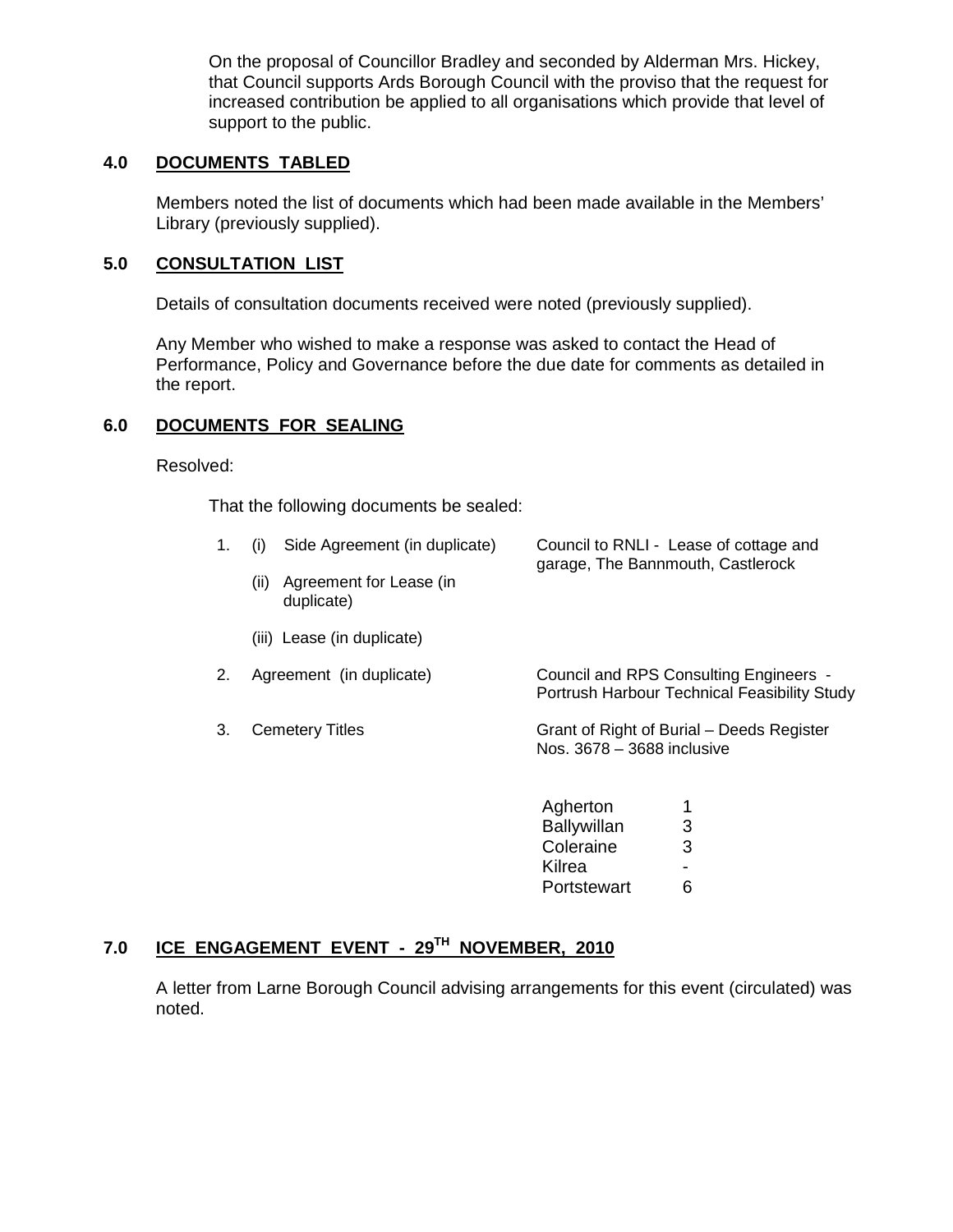## **PLANNING COMMITTEE**

# **14 December 2010.**

| <b>Present:</b>            | Alderman W. J. McClure, in the Chair                                                                                                                                                                         |                                                                                                                                                            |
|----------------------------|--------------------------------------------------------------------------------------------------------------------------------------------------------------------------------------------------------------|------------------------------------------------------------------------------------------------------------------------------------------------------------|
|                            | The Mayor, Councillor N. F. Hillis (Items $1.0 - 6.2$ )                                                                                                                                                      |                                                                                                                                                            |
|                            | The Deputy Mayor, Councillor A. S. Cole (Items $2.1 - 7.0$ )                                                                                                                                                 |                                                                                                                                                            |
|                            | <b>Aldermen</b>                                                                                                                                                                                              |                                                                                                                                                            |
|                            | E. T. Black (Mrs.)<br>(Items $2.20 - 7.0$ )<br>M. T. Hickey (Mrs.)                                                                                                                                           | D. McClarty                                                                                                                                                |
|                            | <b>Councillors</b>                                                                                                                                                                                           |                                                                                                                                                            |
|                            | C. S. Alexander (Ms.)<br>J. M. Bradley<br>O. M. Church (Mrs.)<br>T. J. Deans<br>E. P. Fielding (Mrs.)<br>(Items $1.0 - 6.2$ )<br><b>B.</b> Fitzpatrick<br>S. Gilkinson<br>D. Harding<br>(Items $1.0 - 6.1$ ) | W. A. King<br><b>B.</b> Leonard<br>R. Loftus (Mrs.)<br>G. L. McLaughlin<br>(Items $2.1 - 7.0$ )<br>R. A. McPherson<br>A. McQuillan<br>(Items $2.0 - 7.0$ ) |
| Officers in<br>Attendance: | Principal Administrative Officer, Senior Environmental Health<br>Officer (Items $1.0 - 6.1$ ) and Administrative Assistant                                                                                   |                                                                                                                                                            |
| Also in<br>Attendance:     | Representatives from the Planning Service -<br>Mr. P. Duffy and Mr. G. Walker                                                                                                                                |                                                                                                                                                            |
| Apology:                   | Alderman Creelman                                                                                                                                                                                            |                                                                                                                                                            |
|                            |                                                                                                                                                                                                              |                                                                                                                                                            |

#### **1.0 WELCOME**

The Chairman welcomed everyone to the Meeting.

# **2.0 PLANNING APPLICATIONS**

A list of thirty-nine applications was presented for consideration (previously supplied).

#### **Applications Deferred from Previous Meeting**

2.1 Application No. D1 C/2007/0927/O Single storey dwelling (disabled applicant) adjacent and rear of 53 Ballygawley Road, Aghadowey for Mr. P. McLaughlin The opinion of the Planning Service was to approve. It was agreed that the application be approved.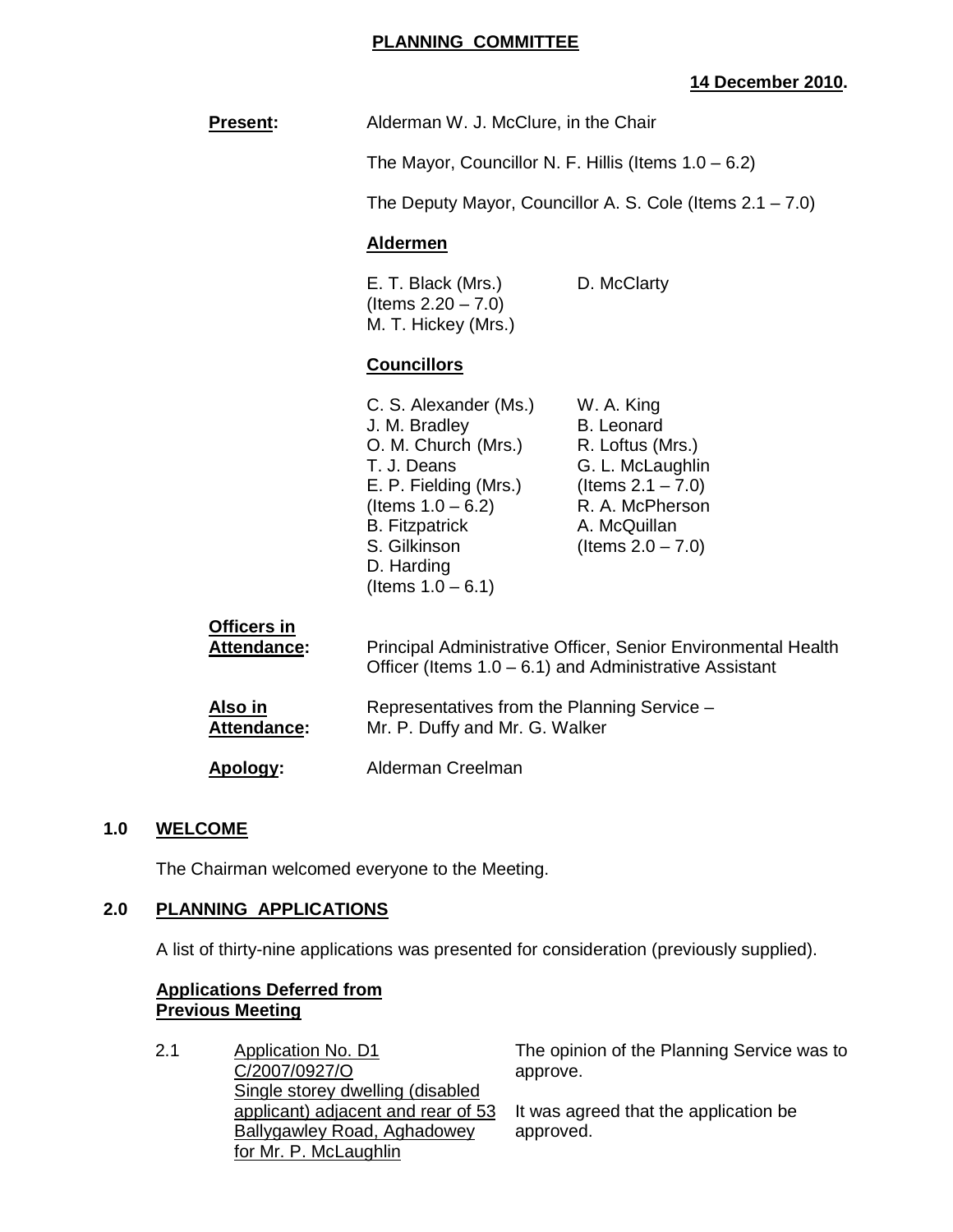- 2.2 Application No. D2 C/2008/0439/F Housing development comprising of 14 residential units at 8 and 10 Castle Walk, Castlerock for Mr. Hutchinson
- 2.3 Application No. D3 C/2008/0624/F Retrospective planning application for road side lay-by approximately 40m wide and 5m in depth to the front of No. 40 Ballinteer Road, Macosquin for Mr. J. Christie
- 2.4 Application No. D4 C/2008/0625/F Retrospective planning application for road side lay-by approximately 35m in width and 10m in depth and weighbridge to the south of No. 56 Ballinteer Road, Macosquin for Mr. J. Christie
- 2.5 Application No. D5 C/2009/0014/F Agricultural storage shed for storing farm machinery, hay and temporary animal shelter at 70m north east of No. 121 Agivey Road, Kilrea for Mr. M. McCormack
- 2.6 Application No. D6 C/2009/0033/F Retention of agricultural access and laneway to prevent large agricultural vehicles parking and turning on the narrow public road 240m east of No. 3 Bovedy Road, Kilrea for Mr. and Mrs. R. **McKinney**
- 2.7 Application No. D7 C/2009/0136/F Proposed builders storage shed and extension of existing approved yard and new access lane to Churchtown Road, 200m sough west of St. Patrick's Primary School, Churchtown Road, Garvagh for Heaney **Developments**

The opinion of the Planning Service was to approve.

It was agreed that the application be approved.

The opinion of the Planning Service was to refuse.

It was proposed by Councillor Bradley, seconded by Councillor McQuillan and agreed:

> That Council support an approval.

The opinion of the Planning Service was to refuse.

It was agreed that the application be refused.

The opinion of the Planning Service was to refuse.

It was proposed by Councillor Mrs. Loftus, seconded by Councillor Ms. Alexander and agreed:

> That Council support an approval.

The opinion of the Planning Service was to refuse.

It was noted that a meeting had been requested with the Minister and accordingly it was agreed that a decision on the application be held pending the outcome of this meeting.

The opinion of the Planning Service was to refuse.

The application had now been withdrawn.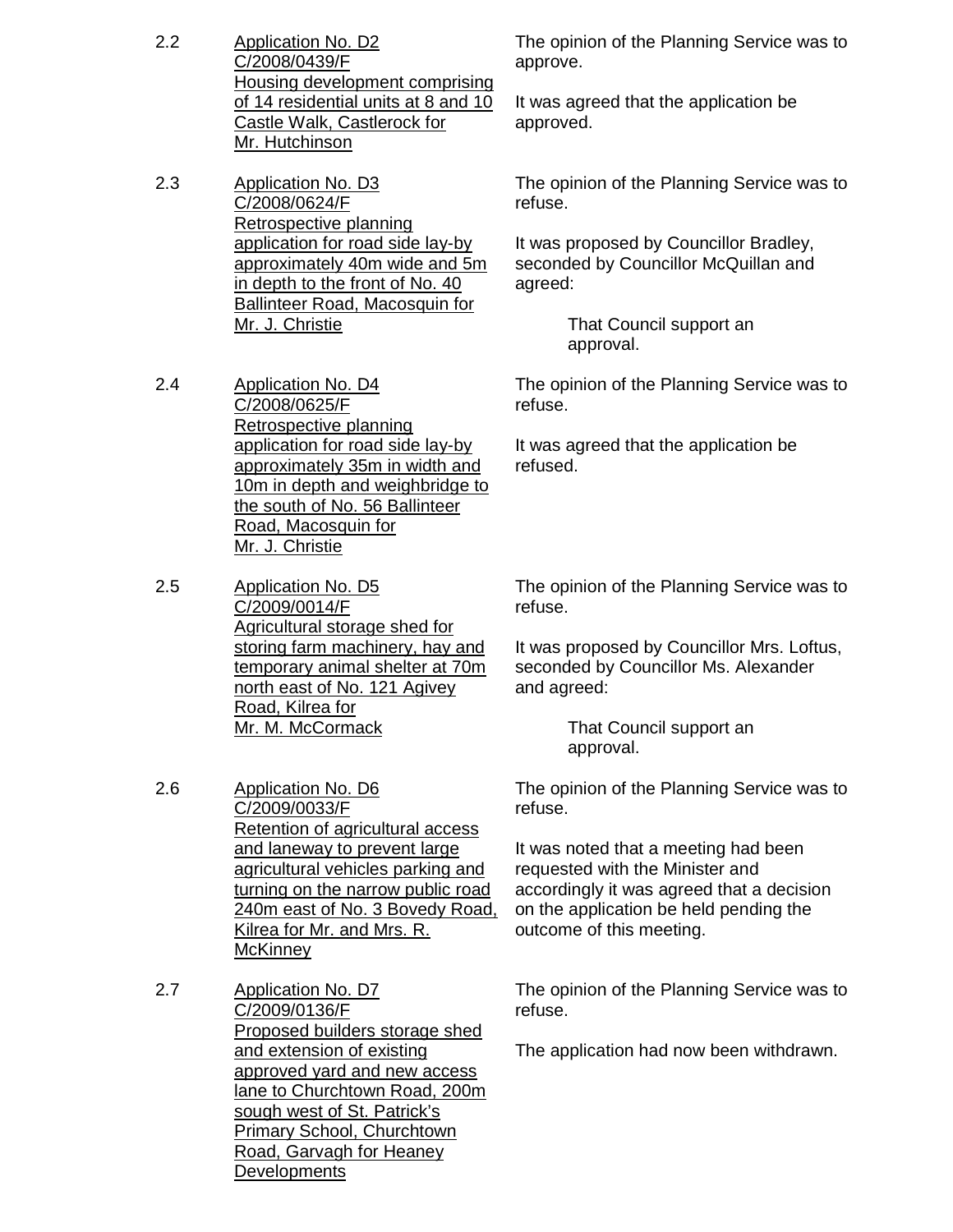- 2.8 Application No. D8 C/2009/0291/F Replacement of existing garage for dwelling adjacent to 11 Drumcroone Road, Garvagh for Mr. E. Holmes
- 2.9 Application No. D9 C/2009/0313/O Site for one or one-and-a-half storey dwelling adjacent to 21 Isle Road, Macosquin, Coleraine, located 1.4 miles north east of Windyhill Road, Coleraine and 607m south west of Dunhill Road, Coleraine for Mr. A. Kelly
- 2.10 Application No. D10 C/2009/0445/O Proposed site for 1 no. infill dwelling directly north west of 83 Moneydig Road, Garvagh for Mr. A. Thompson
- 2.11 Application No. D11 C/2009/0469/F Erection of 2 dwellings on site for ribbon infill 55m south west of 17 Glenullin Road, Garvagh for Mr. and Mrs. Burns
- 2.12 Application No. D12 C/2009/0523/F Retain and renovate existing nonlisted vernacular stone building and change of use to domestic dwelling and provide single storey extension 100m north of 22 Crevolea Road, Aghadowey for Mr. J. Shannon
- 2.13 Applications No. D13 C/2009/0563/O Site for dwelling at Bellemont Road, Portstewart (adjacent to 9 Roselick Road) for Mr. H. Lynch
- 2.14 Application No. D14 C/2009/0740/F Proposed farm building at 15 Damhead Road, Coleraine for Mr. G. Millen
- 2.15 Application No. D15 C/2009/0766/F Change of use from 2 no. existing

The opinion of the Planning Service was to refuse.

It was agreed that the application be refused.

The opinion of the Planning Service was to refuse.

It was proposed by Councillor King, seconded by Councillor Harding and agreed:

> That Council support an approval.

The opinion of the Planning Service was to approve.

It was agreed that the application be approved.

The opinion of the Planning Service was to refuse.

It was agreed that the application be refused.

The opinion of the Planning Service was to refuse.

It was agreed that the application be refused.

The opinion of the Planning Service was to approve.

It was agreed that the application be approved.

The opinion of the Planning Service was to approve.

It was agreed that the application be approved.

The opinion of the Planning Service was to refuse.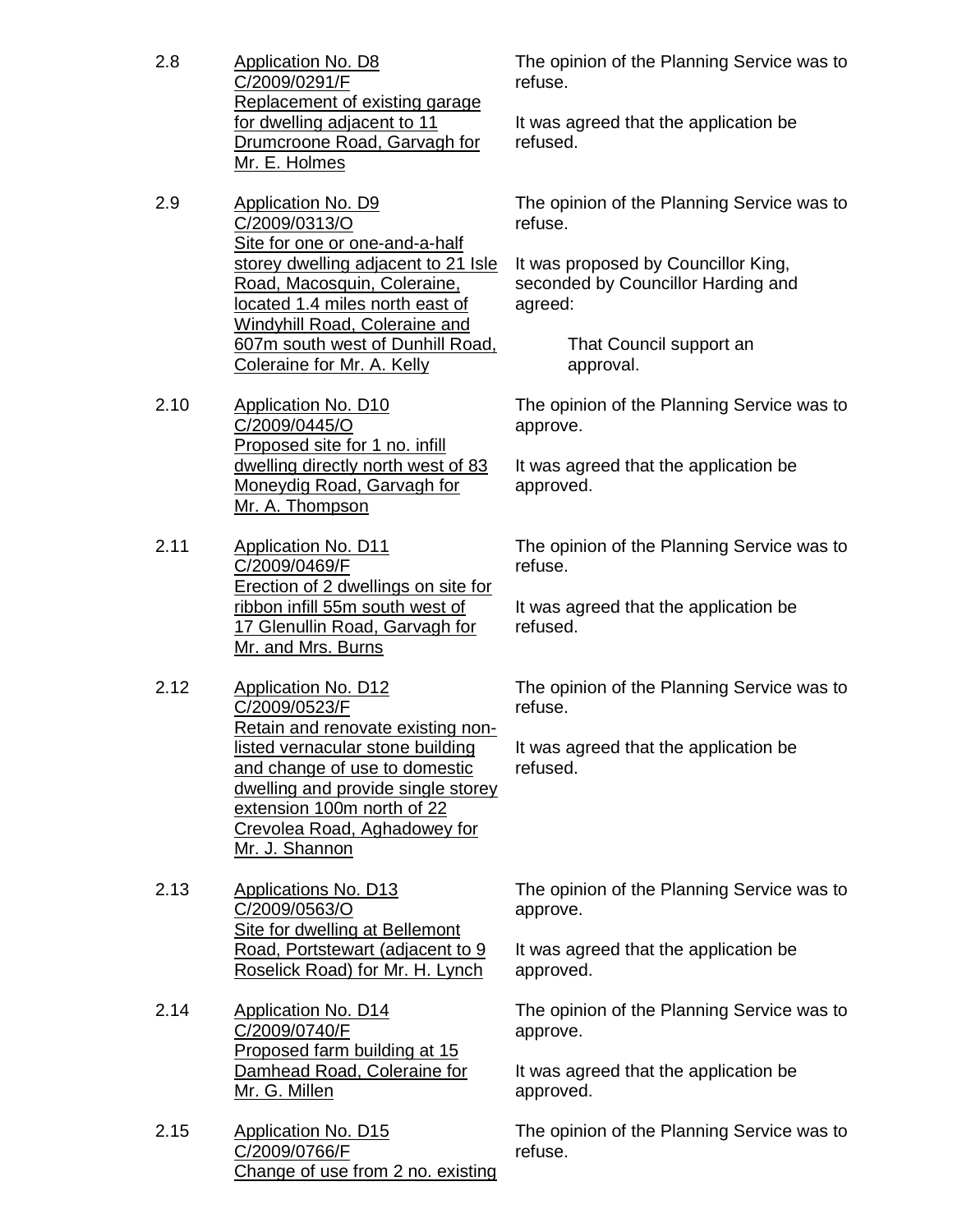shop units to 1 no. fast food take away and retrospective application for existing ATM cash dispenser at 1 Sconce Road, Articlave (shop) for Mr. A. Robinson

- 2.16 Application No. D16 C/2009/0775/F Change of use from existing retail unit to café/sandwich bar at ground floor level at 3 Causeway Street, Portrush for Glenmark Developments Ltd.
- 2.17 Application No. D17 C/2009/0801/O New residential development consisting of 10 no. 2 storey semi-detached dwellings, 2 no. 2 storey detached dwellings and 12 no. 2 storey terrace dwellings and associated roads, car parking and landscaping between 50 Ballyreagh Road and The Mews, Ballyreagh Road, Portrush for Mr. S. Kher
- 2.18 Application No. D18 C/2010/0039/O Replacement dwelling and garage 320 m north west of 73 Ballygawley Road, Aghadowey, Coleraine for Mr. and Mrs. D. McAleese

2.19 Application No. D19 C/2010/0206/F

Mr. A. Crowe

It was proposed by Councillor McQuillan, seconded by Councillor King and agreed:

> That the decision be held for one month to facilitate the submission of further information.

The opinion of the Planning Service was to approve.

It was agreed that the application be approved.

The opinion of the Planning Service was to approve.

It was agreed that the application be approved.

The opinion of the Planning Service was to refuse.

It was proposed by Councillor McQuillan, seconded by Councillor Deans and agreed:

> That the decision be held for one month to facilitate the submission of further information.

Proposed two storey dwelling with The opinion of the Planning Service was to refuse.

> It was proposed by Councillor King, seconded by Councillor Mrs. Church and agreed:

> > That Council support an approval.

2.20 Application No. D20 C/2010/0234/LB Proposed replacement of sliding timber sash windows of listed front elevation with new sliding timber sash windows. Proposed

detached garage under PPS21, CTY10, 50m south west of 59 Cashel Road, Coleraine for

> The opinion of the Planning Service was to consent.

It was agreed that the application be granted consent.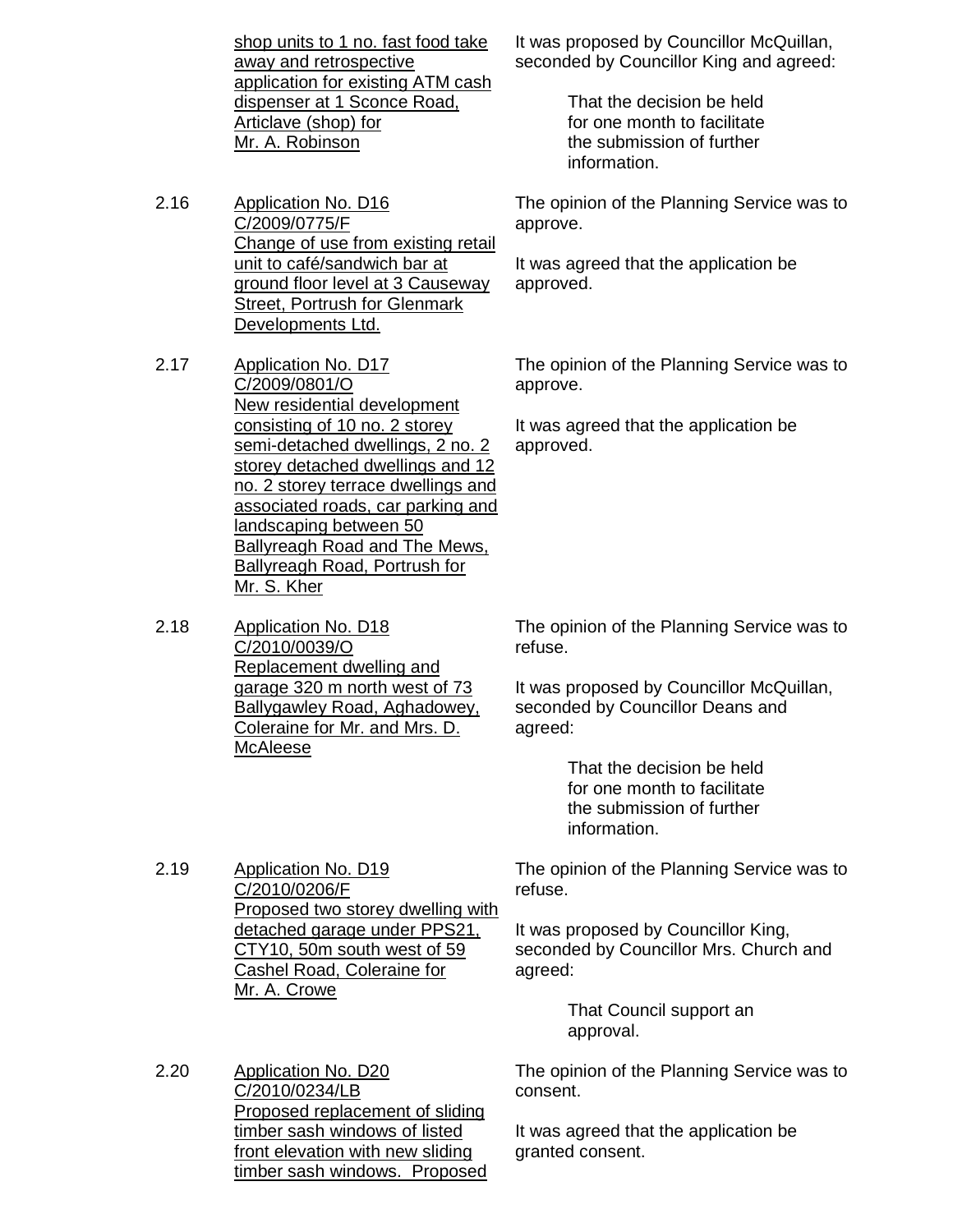replacement of timber casement windows to non-listed side elevations (both) with new timber sliding sash windows. Proposed replacement of casement windows to non-listed rear elevation with new timber casement windows, using glazing bars to achieve a six over six pattern at Movanagher School House, 75-77 Agivey Road, Kilrea for Mr. T. Brizzell

- 2.21 Application No. D21 C/2010/0252/O Site for dwelling and garage adjacent to 101 Carrowreagh Road, Garvagh for Mr. C. Reid
- 2.22 Application No. D22 C/2010/0269/O Proposed new dwelling on a farm adjacent to 102 Boleran Road, Garvagh for Mr. E. Mullan
- 2.23 Application No. D23 C/2010/0289/O Erection of a single farm dwelling for private use extending to two storeys at 70m west of 24 Craigaboney Road, Bushmills for Mr. N. Campbell
- 2.24 Application No. D24 C/2010/0295/F Demolish dwelling and garage and erect 2 no. one-and-a-half storey dwellings at 9 and 11 Seahaven Park, Portstewart for Maharganer Developments
- 2.25 Application No. D25 C/2010/0301/O Proposed dwelling on a farm 130m west of 57 Drumeil Road, Aghadowey for Mr. J. Mitchel
- 2.26 Application No. D26 C/2010/0305/F One-and-a-half storey rear extension to replace existing conservatory at 7 Newlands Crescent, Portstewart for Mr. and Mrs. Lundy

The opinion of the Planning Service was to refuse.

It was agreed that the decision be held for one month to facilitate the submission of further information.

The opinion of the Planning Service was to refuse.

The application had now been withdrawn.

The opinion of the Planning Service was to refuse.

The application had now been withdrawn.

The opinion of the Planning Service was to refuse.

It was agreed that the application be refused.

The opinion of the Planning Service was to refuse.

It was agreed that the application be refused.

The opinion of the Planning Service was to approve.

It was agreed that the application be approved.

2.27 Application No. D27 The opinion of the Planning Service was to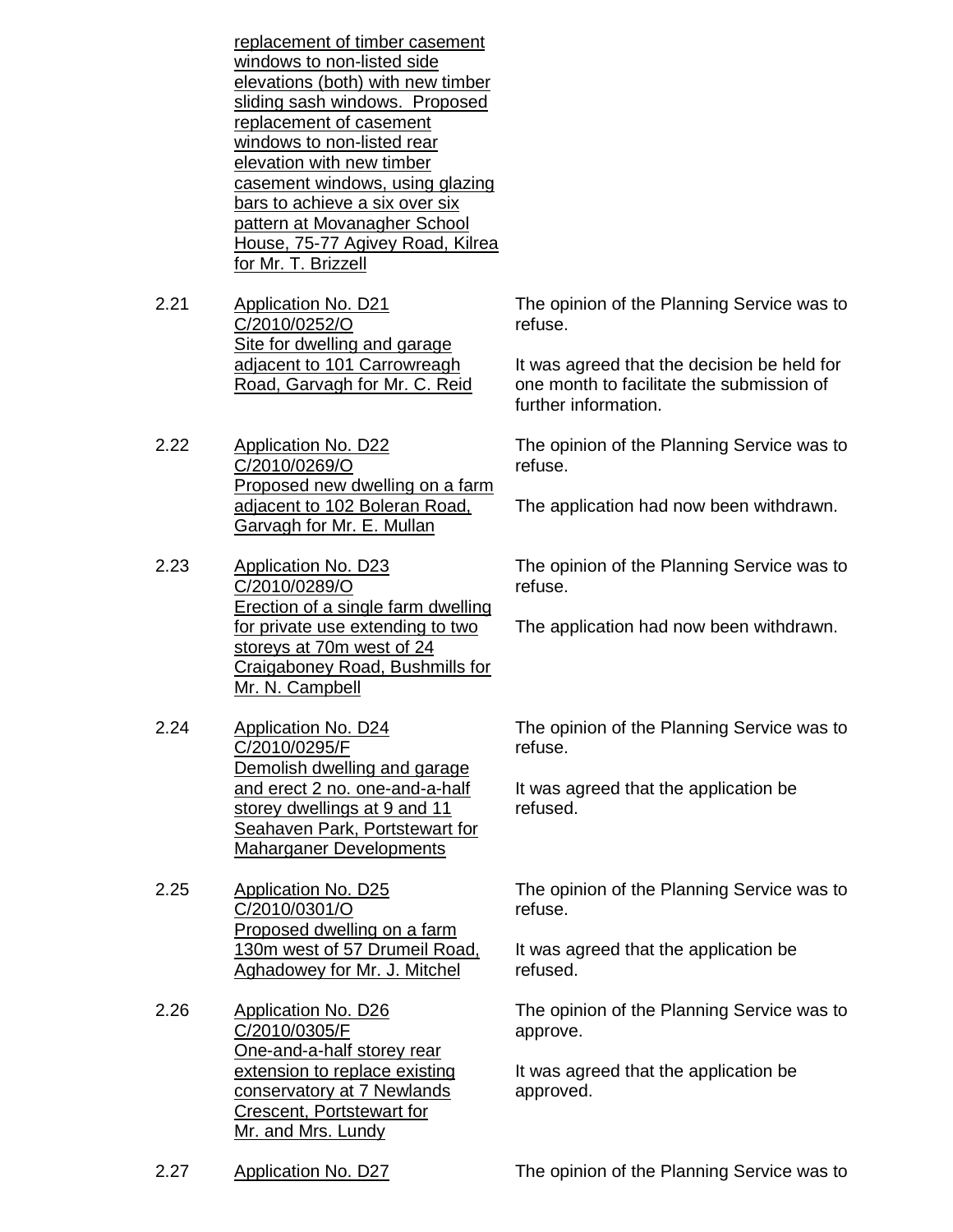C/2010/0319/O Site for dwelling at Ballylagan Road, (adjoining 20b Drumadragh), Coleraine for Mr. and Mrs. Baxter

2.28 Application No. D28 C/2010/0388/O Dwelling on a farm (rural style) 166m north east of 17 Hillside Road, Garvagh for Mr. D. Mullan

#### **New Applications**

2.29 Application No. 4 C/2010/0413/F One-and-a-half storey dwelling with attic rooms and construct new access and parking adjacent to 3 Warke Place, Castlerock for Mr. B. McNeill

refuse.

It was agreed that the application be refused.

The opinion of the Planning Service was to approve.

It was agreed that the application be approved.

The opinion of the Planning Service was to refuse.

It was proposed by Councillor Deans, seconded by Councillor King and agreed:

> That the application be deferred for one month to facilitate an office meeting on the grounds that all material planning considerations had not been assessed.

2.30 Application No 5 C/2010/0416/F Proposed handrailing to flat roof to enclose balcony to existing dwelling at 44 Meadowlands, Portstewart for Mr and Mrs R Ross

It was noted that this application had been recommended for refusal in November 2010 but that new information had been received and that the Planners' opinion had changed to one of approval.

The opinion of the Planning Service was to refuse.

It was proposed by Councillor Bradley and seconded by Councillor Fitzpatrick:

> That Council support the refusal.

Councillor McQuillan requested an office meeting on behalf of the applicant.

On being put to the meeting, the proposal to support the refusal was carried, fifteen members voting in favour with no one voting against.

The opinion of the Planning Service was to refuse.

It was proposed by the Mayor, seconded by Councillor Mrs. Church and agreed:

# 2.31 Application No. 7

C/2010/0496/F Proposed alterations to approved residential site layout to provide additional 23 no. dwellings, alterations to earlier approved private streets determination (including units 78 to 84 already constructed under planning permission C/2006/0159/F) – total 81 units off Swilly Park, Portstewart (south east of Nos. 11, 28, 30, 32 and 34 Swilly Park) for Colum McCauley (Builders) Ltd.

2.32 Application No. 8 C/2010/0514/F Proposed redevelopment to provide 3 no. residential apartments including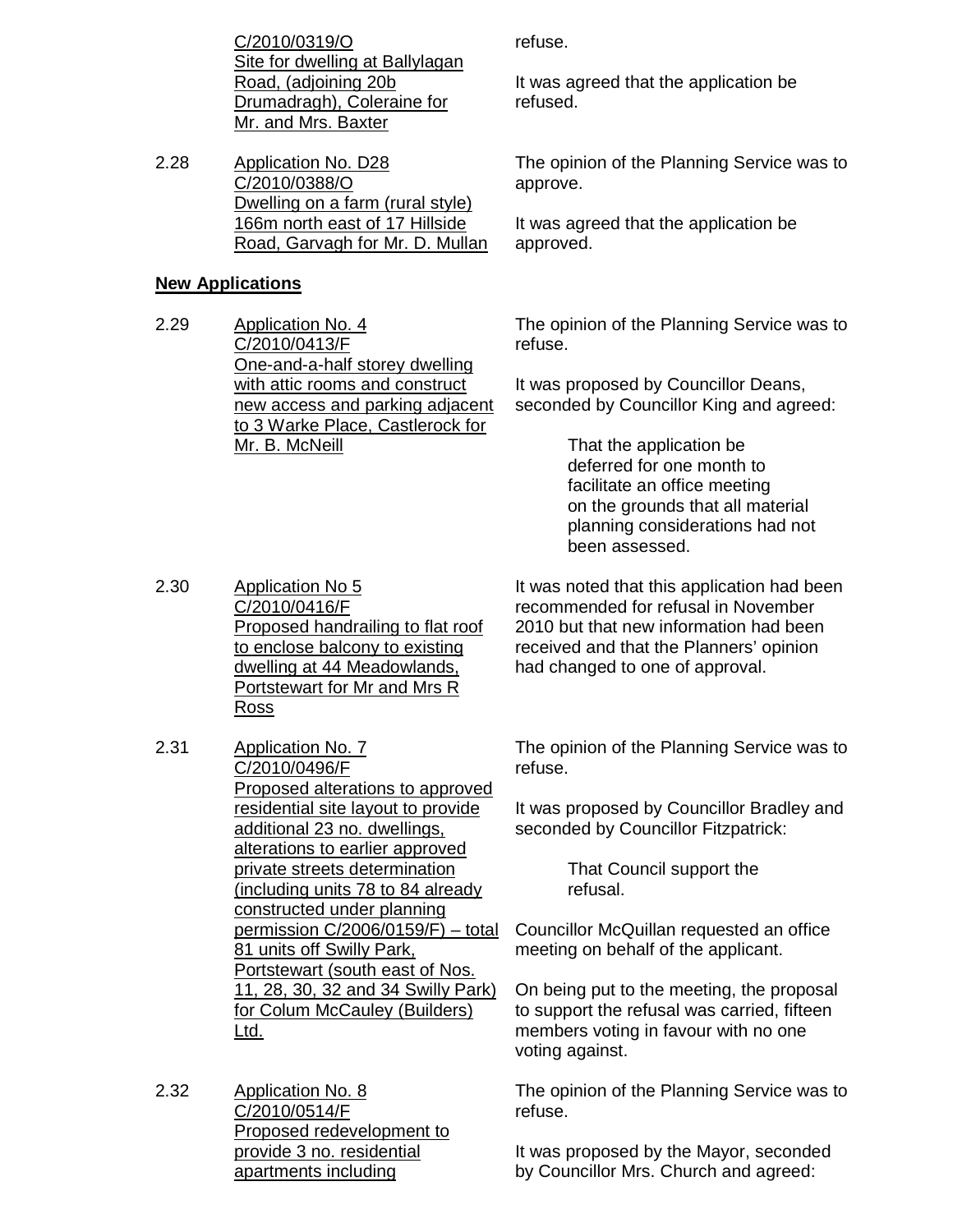reconstruction of the frontage of the property to match that approved under planning permission C/2008/0081/F at 20 Kerr Street, Portrush for Mr. and Mrs. Young

2.33 Application No. 9 C/2010/0516/F Proposed change of access to previously approved dwellings C/2007/0348 and C/2008/0772 for residential purposes adjacent to 65 Blackrock Road, Kilrea for Mrs. M. Bonnar

 That the application be deferred for one month to facilitate an office meeting on the grounds that all material planning considerations had not been assessed.

The opinion of the Planning Service was to refuse.

It was proposed by Councillor Mrs. Church, seconded by the Mayor and agreed:

> That the application be deferred for one month to facilitate an office meeting on the grounds that all material planning considerations had not been assessed.

The opinion of the Planning Service was to refuse.

It was proposed by Councillor McQuillan, seconded by Councillor Bradley and agreed:

> That the application be deferred for one month to facilitate an office meeting on the grounds that all material planning considerations had not been assessed.

The opinion of the Planning Service was to refuse.

It was proposed by the Mayor, seconded by Councillor Mrs. Church and agreed:

> That the application be deferred for one month to facilitate an office meeting on the grounds that all material planning considerations had not been assessed.

# **3.0 OFFICE MEETINGS**

 Mr. Duffy advised that he would contact the Principal Administrative Officer with a date for the Office Meetings.

#### **4.0 PLANNING APPEALS INFORMATION**

2.35 Application No. 11

C/2010/0548/F

Mr. T. R. Ramsey

Alterations to include a granny flat at 68 Atlantic Road, Coleraine for

Consideration was given to the Planning Appeals Report detailing the following

2.34 Application No. 10 C/2010/0520/F Proposed two storey dwelling and detached garage 270m north west of 109 Mettican Road, Garvagh for Mr. R. J. Campbell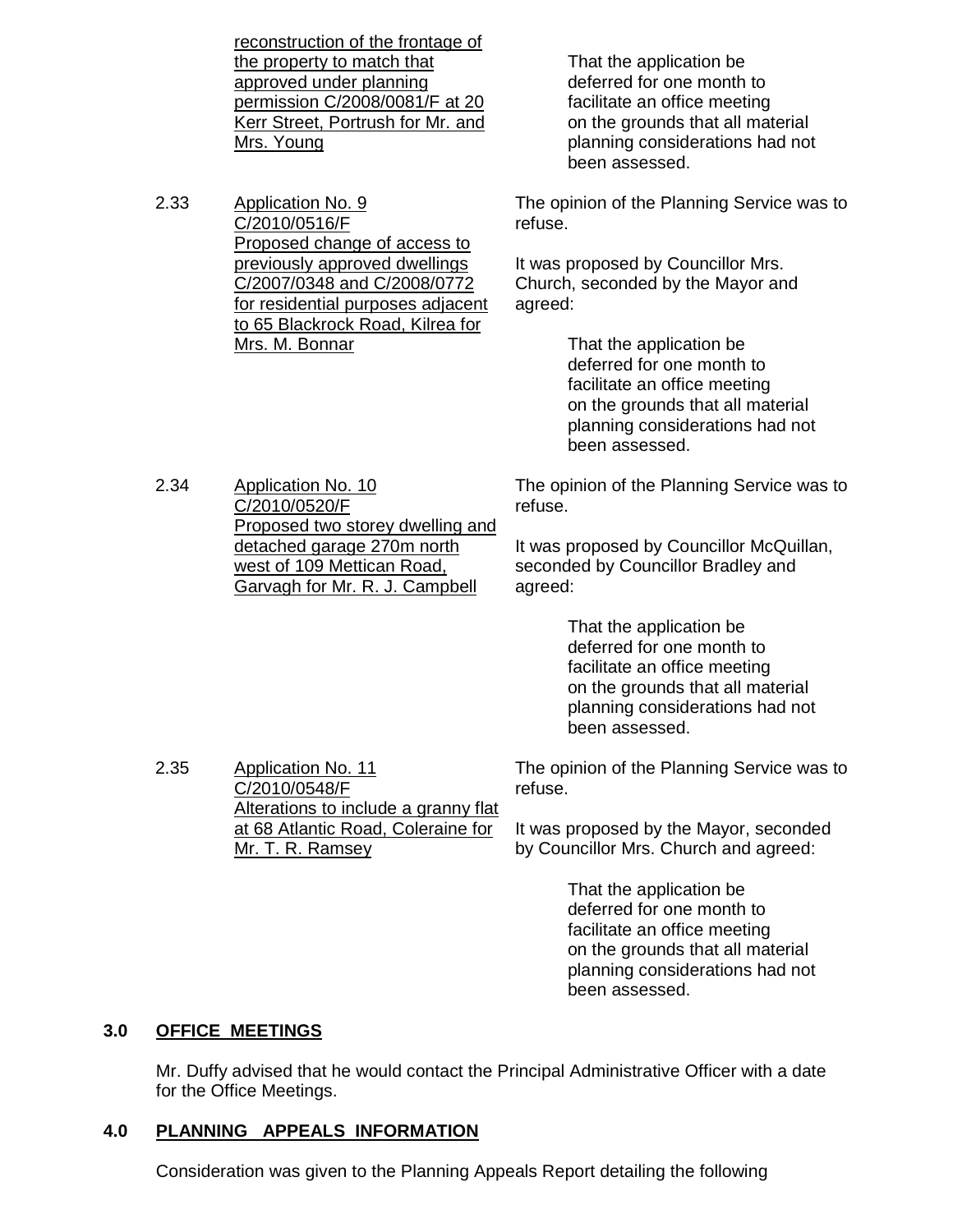(previously supplied).

#### **4.1 Appeal Against Enforcement Notice Alleged unauthorised construction of lay-by and lane, land east and adjacent to 40 Ballinteer Road, Macosquin, Coleraine for Mr. James Christie**

 The above appeal would be heard by Informal Hearing procedure at 11.00 am on Friday 28 January 2011 in Coleraine Leisure Centre.

## **4.2 Alleged unauthorised use of land for the stationing of a mobile home/ timber cabin making a material change in the use of the said lands, land at No. 35 Dunboe Road, Castlerock for Mr. Graham.**

The above appeal had been withdrawn.

# **5.0 GENERAL PLANNING ISSUES**

# **5.1 Salmon Green, Portballintrae**

A member referred to extensive ground work at Salmon Green, Portballintrae and the impact of same on the adjacent historic monument. Mr. Duffy advised that he would have enforcement investigate the matter and bring an update in the New Year.

# **6.0 PLANNING POLICY DOCUMENTS**

 Consideration was given to the following Planning policy documents (previously supplied):

# **6.1 Proposals to review Planning Policy Statement 11 Planning and Waste Management**

 The Minister had announced his intention to review the Department's planning policy on waste management before 2011. In undertaking the review, comments were sought on the existing policy in order to identify issues that may need to be addressed.

 It was agreed that the North West Regions Waste Management Group prepare a consolidated response to this initial consultation. Any member wishing to contribute to the response should submit their comments before the end of December.

# **6.2 Planning Policy Statement 16 (Draft): Tourism**

 The Department had published the above draft Planning Policy Statement with a consultation period until 25 March 2011.

 It was noted that the draft policy set out the Department's policy for tourism development and also for the safeguarding of tourism assets. The aim of the policy statement was to manage the provision of sustainable and high quality tourism developments in appropriate locations within the built and natural environment.

 It was agreed that Council's Planning Consultants prepare a draft response to the consultation in conjunction with Council officers and that a Council workshop be arranged in January 2011 to allow Councillor input before consideration of